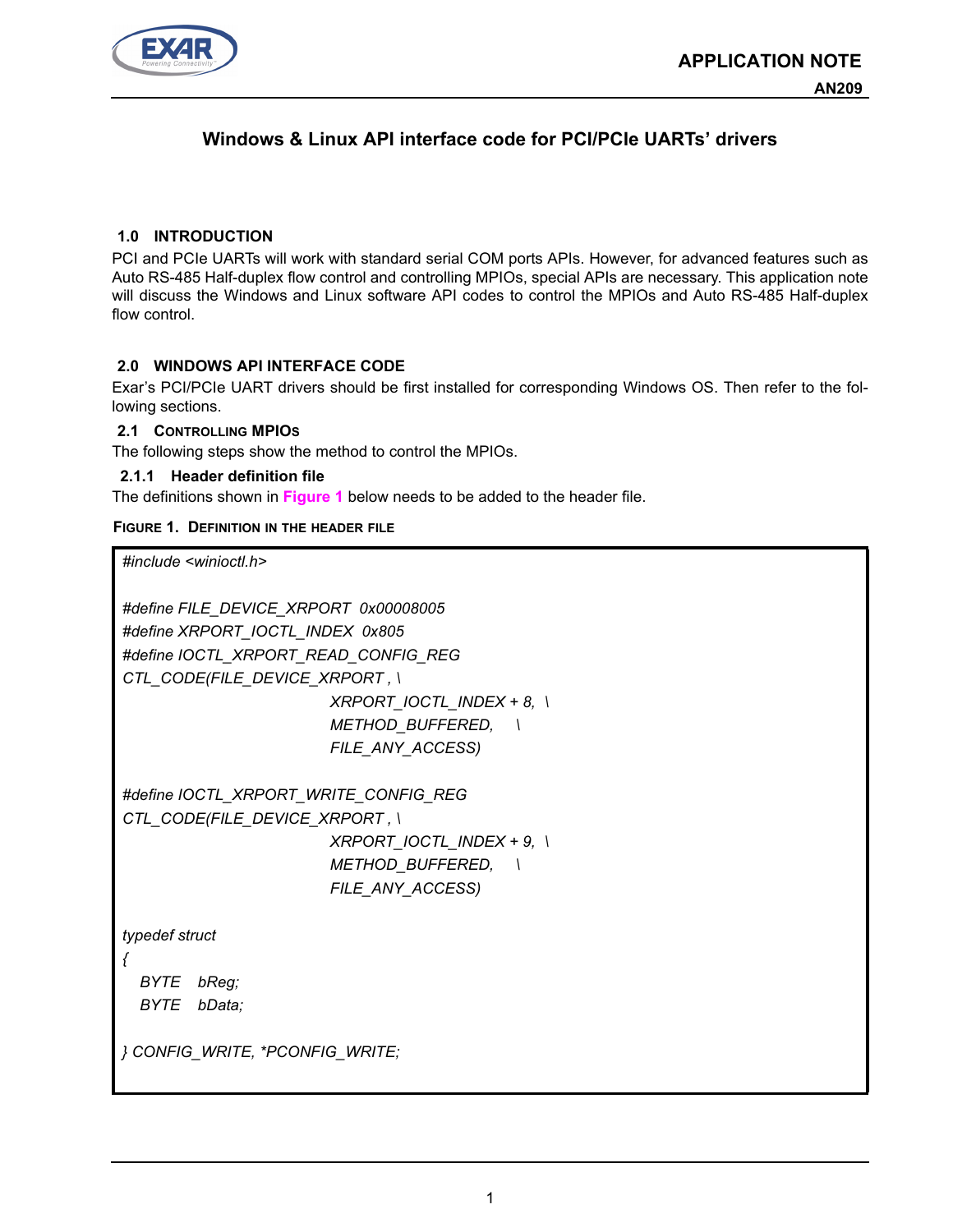# **APPLICATION NOTE**



# **AN209**

### **2.1.2 Application source code functions**

The functions shown in **[Figure](#page-1-0) 2** below needs to be added to the application source code.

#### <span id="page-1-0"></span>**FIGURE 2. FUNCTIONS IN THE SOURCE CODE**

```
// include the header file which has the above defines
// The application should supply bReg in the range of
// 0x00 - 0x13 respectively for 0x80 - 0x93
// Driver appends the CONFIG REG BASE 0x80 to this register
BOOL cfgWrite( BYTE bReg, BYTE bValue) {
   BOOL Status;
   DWORD cbReturned;
   CONFIG_WRITE cfgWrite;
   cfgWrite.bReg = bReg;
   cfgWrite.bData = bValue;
   Status = DeviceIoControl( m_hPortHandle, //handle that you got from CreateFile
               (DWORD) IOCTL_XRPORT_WRITE_CONFIG_REG,
               &cfgWrite, 
               sizeof(CONFIG_WRITE),
               NULL,
 0,
               &cbReturned,
               0);
   if (!Status)
   { MessageBox("Error in Writing...!", "Error", MB_OK|MB_ICONERROR); } 
   return Status;}
BOOL cfgRead( BYTE bReg, BYTE *pbValue ) {
   BOOL Status;
   DWORD cbReturned;
   Status = DeviceIoControl( m_hPortHandle, //handle that you got from CreateFile
               IOCTL_XRPORT_READ_CONFIG_REG,
               &bReg,
               sizeof(BYTE),
               pbValue,
               sizeof(BYTE),
               &cbReturned,
               0);
   if (!Status)
   { MessageBox("Error in Reading...!", "Error", MB_OK|MB_ICONERROR); }
   return Status;}
```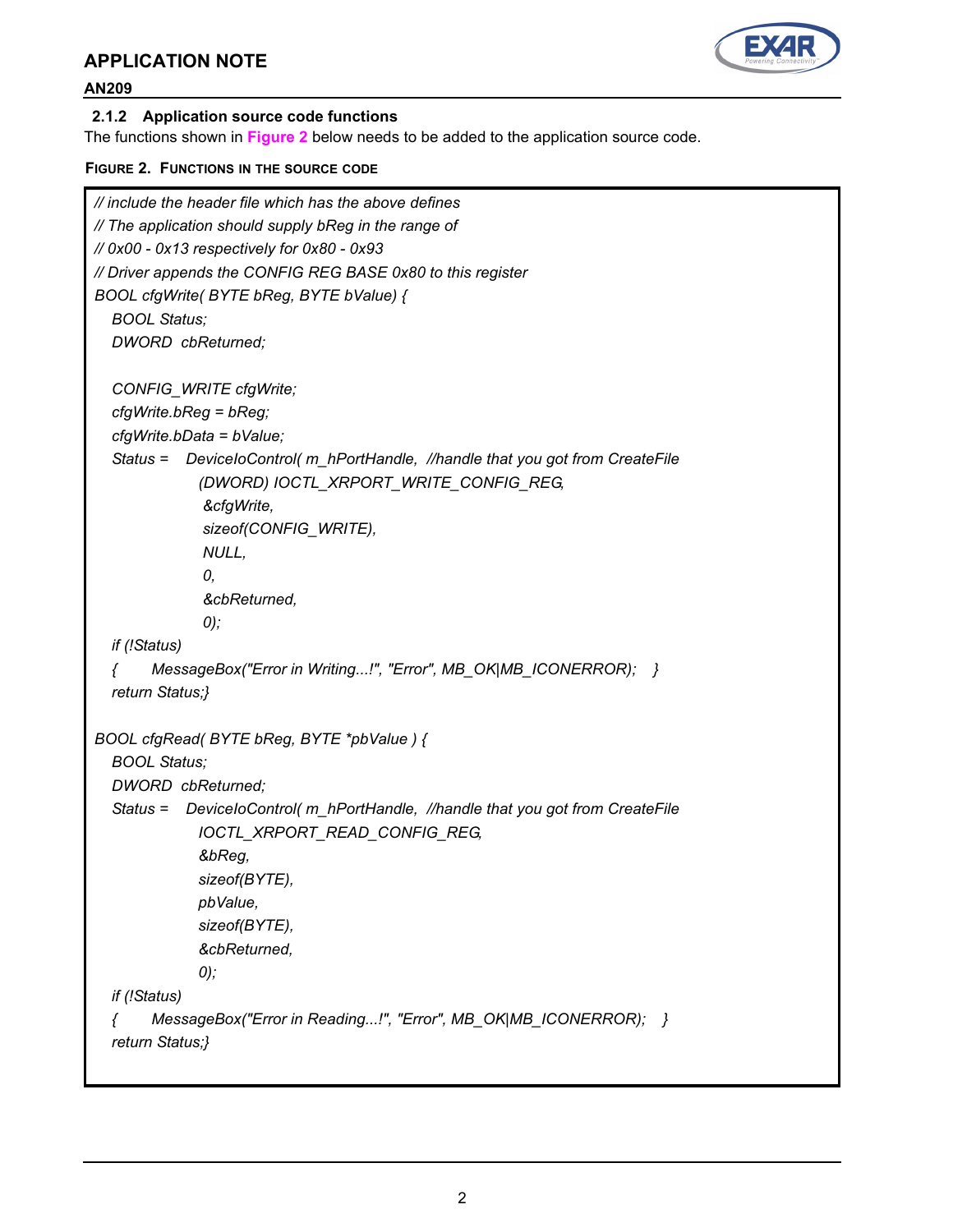

**AN209**

In the function in **[Figure](#page-1-0) 2**, only the first port handle of the card can be used to access the configuration registers. The configuration register value should be in the range of 0x00-0x13 for PCI and 0x00-0x1B for PCIe UARTs.

# **2.1.3 Function call**

To access the MPIOs, use this code at the appropriate place in your application.

```
FIGURE 3. FUNCTION CALL
```

```
HANDLE m_hPortHandle;
yourfunction()
{
        if ((hPortHandle = CreateFile("\\\\.\\COM5", // this should be the first port number of the card. 
                                                 // In your case it may not be COM5
                                   GENERIC_READ | GENERIC_WRITE,
                                   FILE_SHARE_WRITE,
                                   NULL,
                                   OPEN_EXISTING,
                                   FILE_ATTRIBUTE_NORMAL,
                                   NULL
                                   )) == ((HANDLE)-1))
        { 
                return FALSE; // failure
        }
         else
         { // success }
         cfgWrite( 0x13, 0x00); // Config reg is offset by 0x80 in the driver, bits set to '0' for output
        // write to MPIOLVL register (cfgWrite (0x10, value) to control the output levels 
        // or read to read the current output/input levels
}
```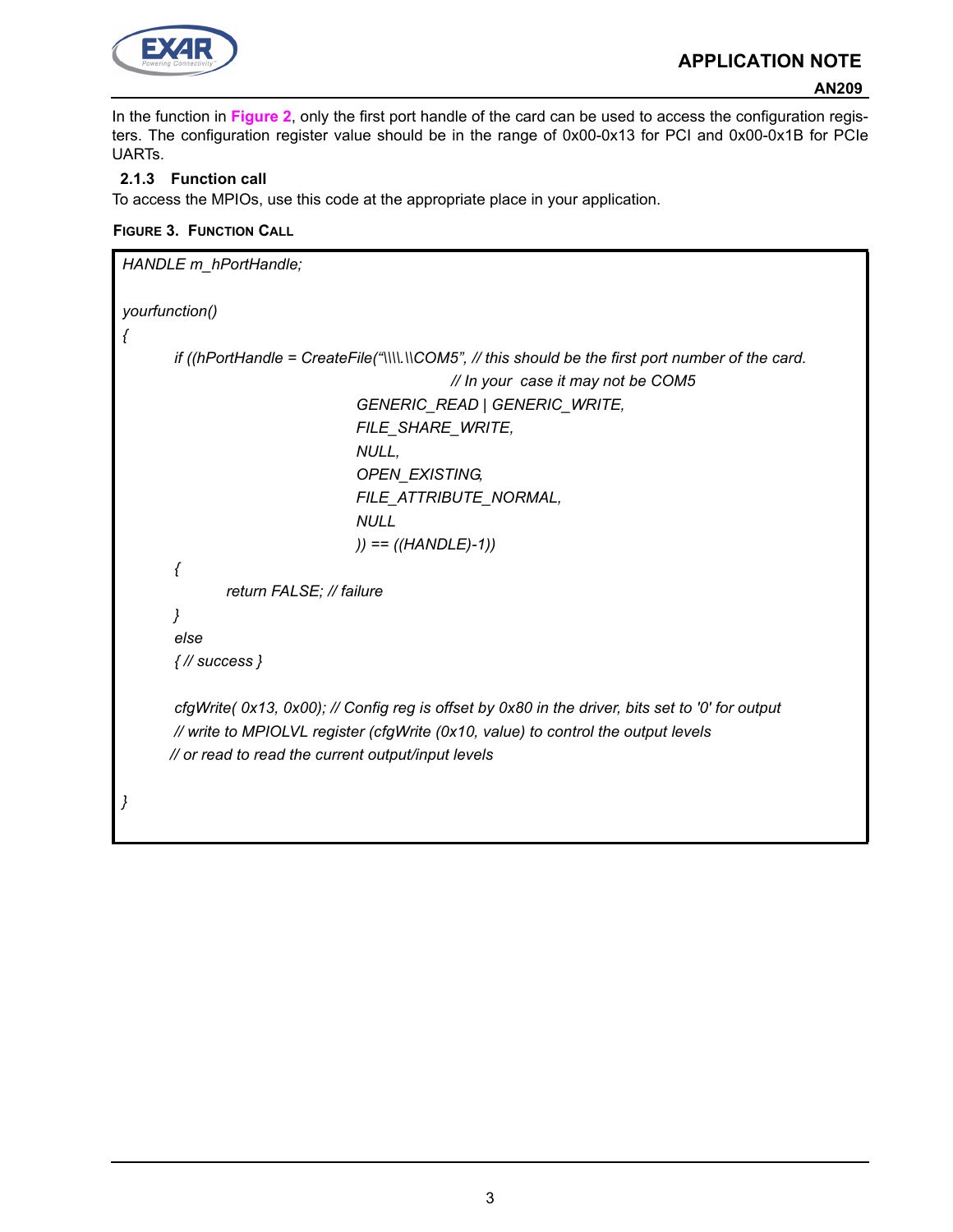# **APPLICATION NOTE**



# **AN209**

### **2.2 ENABLE RS-485 HALF DUPLEX FLOW CONTROL**

To enable RS-485 half duplex flow control, the "xrapi.h" file needs to be included in the project. The "xrapi.h" file can be found in the folder with the driver source code.

#### **FIGURE 4. ENABLE RS-485 HALF-DUPLEX CONTROL MODE**

```
After opening and setting up the port using CreateFile and SetCommState, call DeviceIoControl with 
IOCTL_XRPORT_SET_RS485, as below:
//START --
COM_PORT_ENHANCED portEnhanced;
DWORD cbReturned; 
portEnhanced.RS485 = 1; // 0 for reset
if (!DeviceIoControl( m_hPortHandle,
              (DWORD) IOCTL_XRPORT_SET_RS485,
              &portEnhanced,
              sizeof(COM_PORT_ENHANCED),
              NULL, 
              0, 
              &cbReturned,
 0
              ))
{
       MessageBox( NULL, "Unable to set RS485", NULL, MB_OK);
}
//END --
```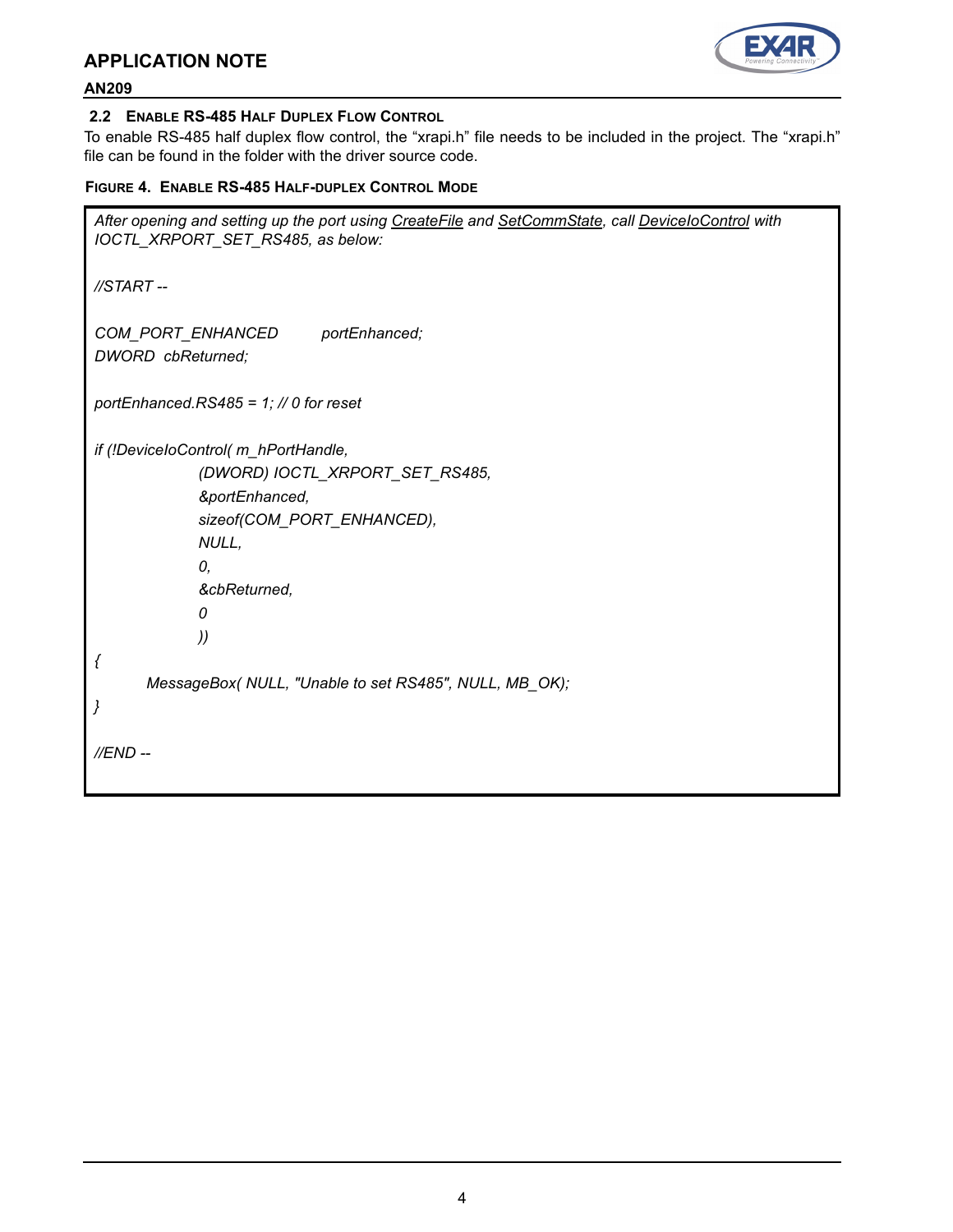

**AN209**

In the Windows 2K/XP (version 4.1.0.0 and newer) and Vista/7 (version 2.2.0.0 and newer) drivers, the RS-485 half-duplex feature can also be enabled (by checking the box next to the "RS-485") through the properties page (see **[Figure](#page-4-0) 5** ).

# <span id="page-4-0"></span>**FIGURE 5. PROPERTIES PAGE**

| <b>OEM Communications Port (COM144) Properties</b><br>General Port Settings   Driver   Details   Resources                                    | 2 X |
|-----------------------------------------------------------------------------------------------------------------------------------------------|-----|
| Bits per second: 115200<br>▼                                                                                                                  |     |
| Data bits: $\boxed{8}$<br>$\overline{\phantom{a}}$                                                                                            |     |
| Parity: None<br>$\blacktriangledown$                                                                                                          |     |
| Stop bits: 1<br>$\overline{\phantom{a}}$                                                                                                      |     |
| Flow control: None<br>$\vert \mathbf{v} \vert$                                                                                                |     |
| RS-485 $\Box$                                                                                                                                 |     |
| Active Low (XR17V35x) (Only if RS-485 is set.) □                                                                                              |     |
| Turn Around Time (Only if RS-485 is set.) 0                                                                                                   |     |
| Tx FIFO Trigger 13<br>Rx FIFO Trigger 51<br>$\blacktriangledown$                                                                              |     |
| [Note: PCI UARTs have 64 byte FIFOs. Trigger levels will default to 32 bytes<br>in the driver if trigger level selection is greater than 64.] |     |
| Advanced<br>Restore Defaults                                                                                                                  |     |
| 0K<br>Cancel                                                                                                                                  |     |
|                                                                                                                                               |     |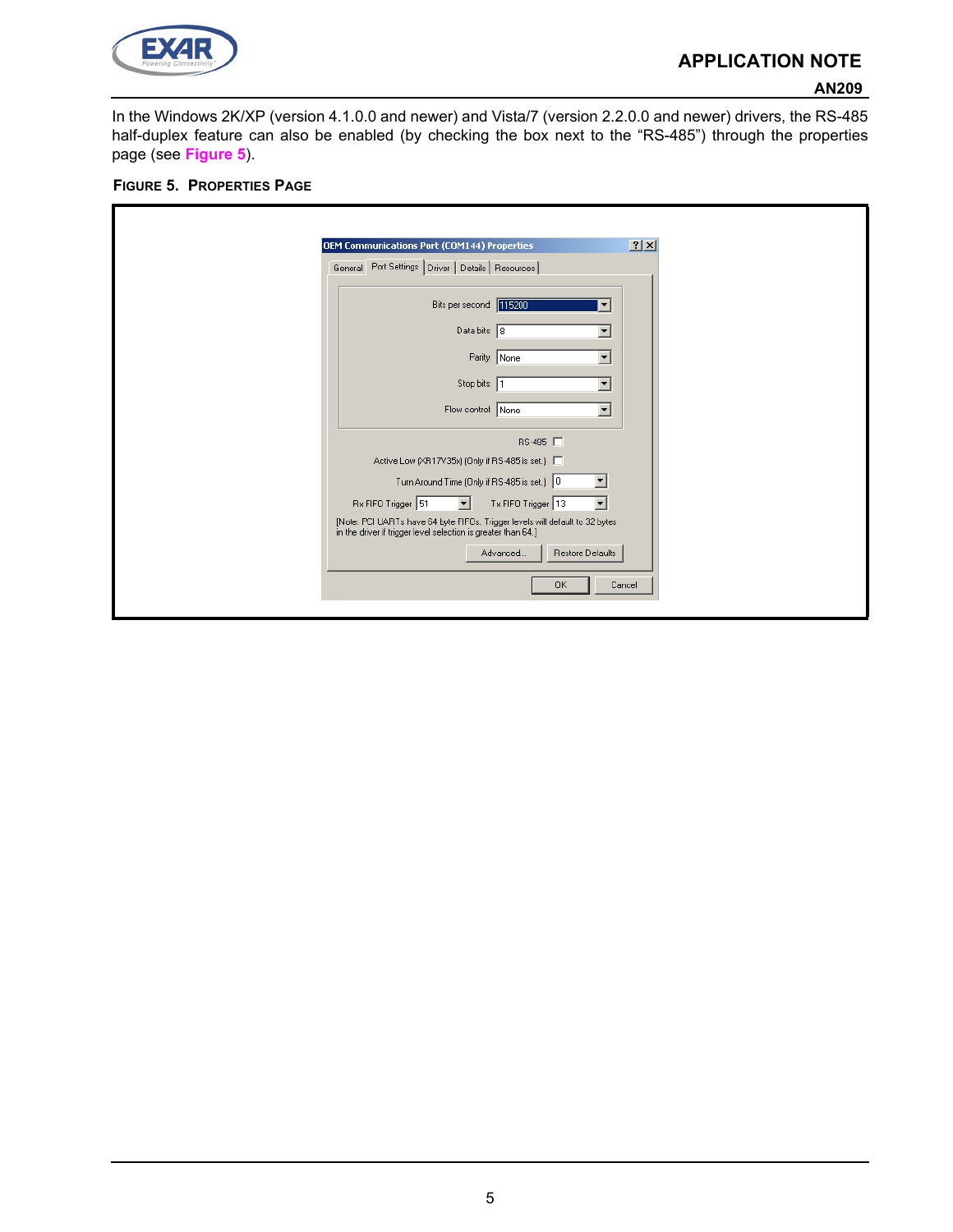

# **AN209**

# **3.0 LINUX API INTERFACE CODE**

The Linux standard serial port driver has support for XR17x15x UARTs in kernel version 2.6.8 and newer (see the "8250\_pci.c" file). Exar provides custom drivers for both Linux kernel versions 2.4 and 2.6 for PCI (XR17x15x and XR17V25x) and PCIe (XR17V35x) UARTs. To use some advanced feature like Auto RS-485 half-duplex flow control, custom API codes (see [section](#page-6-0) 3.3 and [section](#page-7-0) 3.4) are necessary.

## **3.1 LINUX KERNEL VERSION 2.4**

If Exar's default Vendor ID and Device ID are used, it is recommended to use the custom driver from Exar's website. If custom Vendor ID and Device ID are used, it is recommended to use the custom driver from Exar's website and modify to the custom Vendor ID and Device ID in the driver. An external EEPROM can be programmed to store the custom Vendor ID and Device ID.

### **3.2 LINUX KERNEL VERSION 2.6**

# **3.2.1 Linux kernel version 2.6.7 and older**

If Exar's default Vendor ID and Device ID are used, it is recommended to use the custom driver from Exar's website. If custom Vendor ID and Device ID are used, it is recommended to use custom driver from Exar's website and modify to the custom Vendor ID and Device ID in the driver. An external EEPROM can be programmed to store the custom Vendor ID and Device ID.

### **3.2.2 Linux kernel version 2.6.8 and newer**

Linux kernel version 2.6.8 and newer have built-in support for Exar's XR17x15x PCI UARTs (see the "8250\_pci.c" file) but do not have support for the XR17V25x and XR17V35x UARTs.

# **3.2.2.1 XR17x15x**

If Exar's default Vendor ID and Device ID are used, it is recommended to disable the "8250\_pci.c" driver, rebuild the kernel and then use the custom drivers from Exar's website. If custom Vendor ID and Device ID are used, it is recommended to use the custom driver from Exar's website and modify to the custom Vendor ID and Device ID in the driver. An external EEPROM can be programmed to store the custom Vendor ID and Device ID.

# **3.2.2.2 XR17V25x & XR17V35x**

If Exar's default Vendor ID and Device ID are used, it is recommended to use custom driver from Exar's website. If custom Vendor ID and Device ID are used, it is recommended to use custom driver from Exar's website and modify to the custom Vendor ID and Device ID in the driver. An external EEPROM can be programmed to store the custom Vendor ID and Device ID.

<span id="page-5-0"></span>See the summary in **[Table](#page-5-0) 1**.

|            | LINUX KERNEL<br><b>VERSION</b> | <b>DEFAULT EXAR VENDOR ID AND DEVICE ID</b>                                    | <b>CUSTOM VENDOR ID AND DEVICE ID</b>                                            |
|------------|--------------------------------|--------------------------------------------------------------------------------|----------------------------------------------------------------------------------|
|            | 2.4                            |                                                                                |                                                                                  |
| XR17x15x   | $2.6.1 - 2.6.7$                | Use custom driver from Exar's website                                          |                                                                                  |
|            | $2.6.8 -$ latest               | Disable "8250 pci.c" driver, rebuild kernel<br>and then use the rebuilt driver | Use custom driver from Exar's website<br>and modify VID and DID in custom driver |
| XR17V25x & | 2.4                            |                                                                                |                                                                                  |
| XR17V35x   | $2.6.1 - 2.6.7$                | Use custom driver from Exar's website<br>without any changes                   |                                                                                  |
|            | $2.6.8 -$ latest               |                                                                                |                                                                                  |

**TABLE 1: VID AND DID REQUIREMENTS FOR USING LINUX CUSTOM DRIVERS**

Linux kernel version 2.4 and 2.6 drivers are available for download from Exar's website. If a driver for a specific kernel version is not available, send an email to uarttechsupport@exar.com.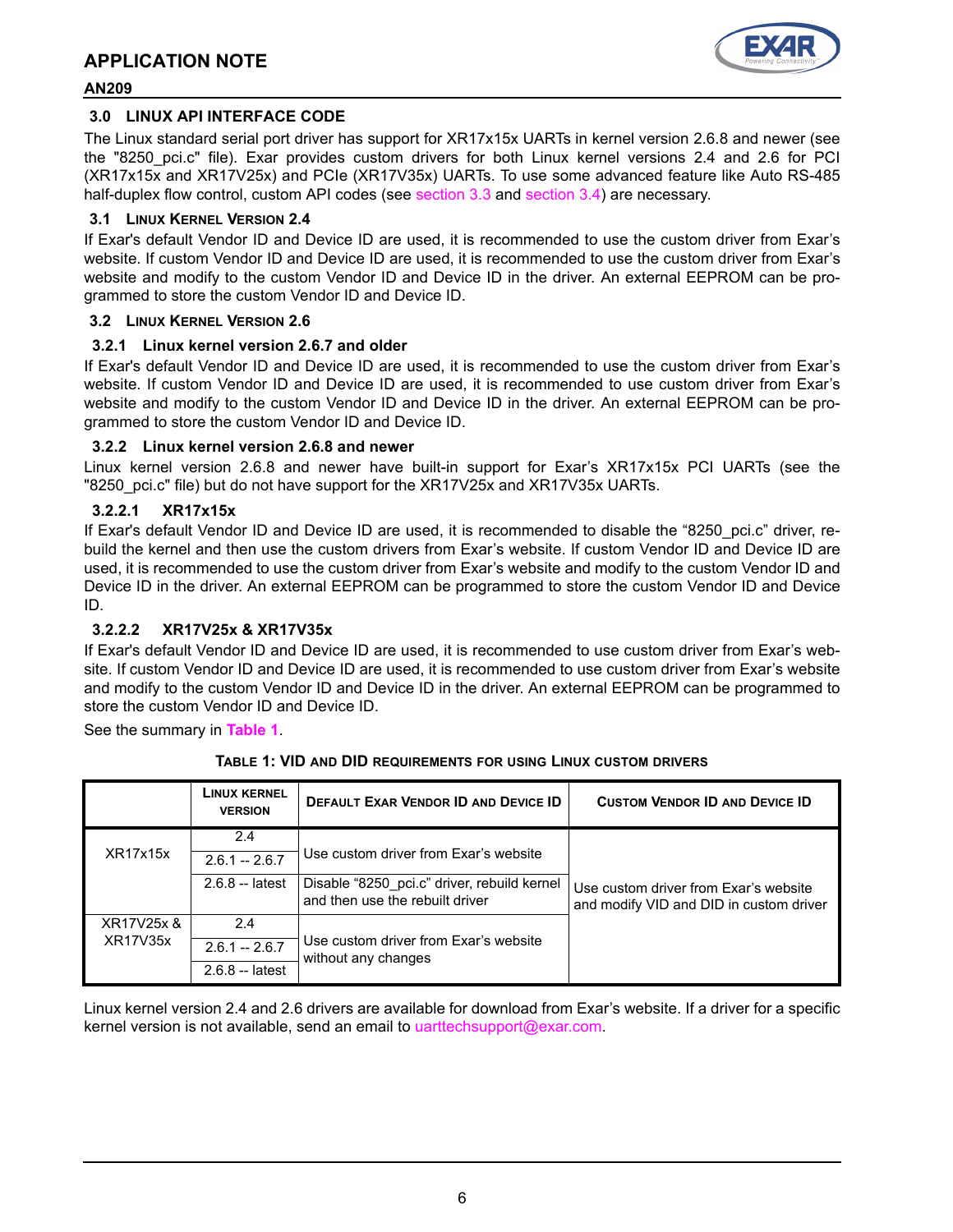

# <span id="page-6-0"></span>**3.3 ACCESSING MPIOS**

To access MPIOs register set, the following code is necessary. For the PCI UARTs, please note that the file handle in the following **[Figure](#page-6-1) 6** should be that of the first port of the card.

### <span id="page-6-1"></span>**FIGURE 6. ACCESSING MPIOS DESCRIPTION**

```
//Accessing MPIO registers from the user space:
// define these in the app.
   /* EXAR ioctls */
//#define FIOQSIZE 0x5460
#define EXAR_READ_REG (FIOQSIZE + 1)
#define EXAR_WRITE_REG (FIOQSIZE + 2)
struct xrioctl_rw_reg {
     unsigned char reg;
     unsigned char regvalue;
};
//To read MPIO register:
xrioctl_rw_reg input;
input. reg = 0x93; //MPIO register address is different from Windows API
ioctl(fd, EXAR_READ_REG, &input); // fd is the file handle obtained with 'open'
// input.regvalue will have the data read from the reg
//To write to MPIO register:
xrioctl_rw_reg input;
input.reg = 0x93; //MPIO register address is different from Windows API
input.regvalue = 0xFF;
ioctl(fd, EXAR_WRITE_REG, &input); // fd is the file handle obtained with 'open'
```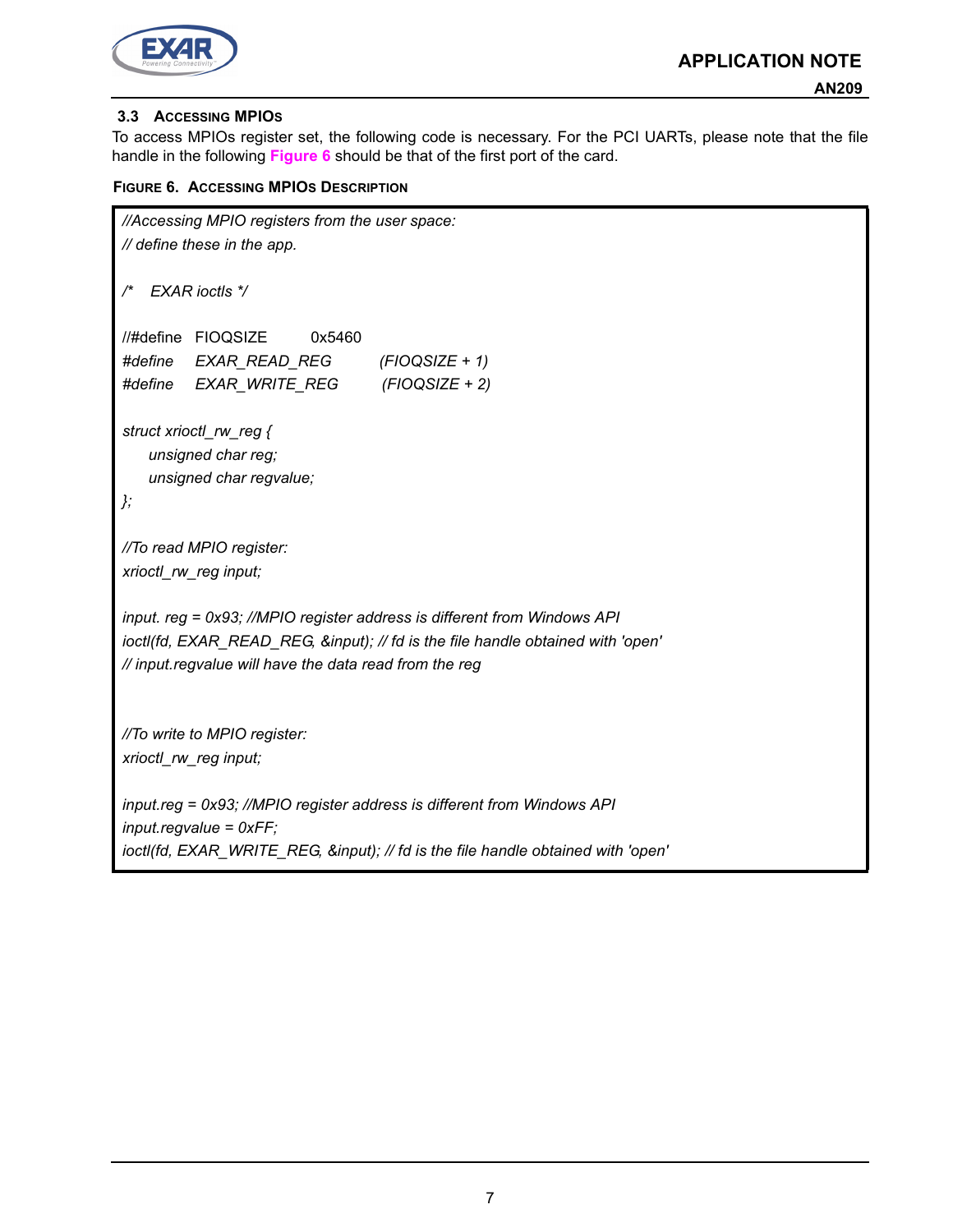# **APPLICATION NOTE**



## **AN209**

### <span id="page-7-0"></span>**3.4 ENABLE AUTO RS-485 MODE**

To enable auto RS-485 half duplex mode, the following code in **[Figure](#page-7-1) 7** is necessary.

### <span id="page-7-1"></span>**FIGURE 7. ENABLE AUTO RS-485 MODE**

```
//Enabling RS-485 mode from the user space 
// define these in the app.
/* EXAR ioctls */
//#define FIOQSIZE 0x5460 
#define EXAR_READ_REG (FIOQSIZE + 1)
#define EXAR_WRITE_REG (FIOQSIZE + 2)
struct xrioctl_rw_reg {
    unsigned char reg;
    unsigned char regvalue;
};
//To enable the auto RS-485 mode, the FCTR bit-5 needs to be set to '1'
//To write to FCTR register:
xrioctl_rw_reg input; 
input.reg = 0x8; //FCTR register offset address is 0x8;
ioctl(fd, EXAR_READ_REG, &input); // fd is the file handle obtained with 'open';
                                  // input.reg value will have the data read from the reg
input.regvalue = 0x20; //Set FCTR bit-5 to '1'
ioctl(fd, EXAR_WRITE_REG, &input); //fd is the file handle obtained with 'open'
//To disable the auto RS-485 mode
xrioctl_rw_reg input;
input.reg = 0x8; //FCTR register offset address is 0x8;
ioctl(fd, EXAR_READ_REG, &input); // fd is the file handle obtained with 'open; 
                                  //input.reg value will have the data read from the reg
input.regvalue &= 0xdf; // clear FCTR bit-5
ioctl(fd, EXAR_WRITE_REG, &input); // fd is the file handle obtained with 'open'
```